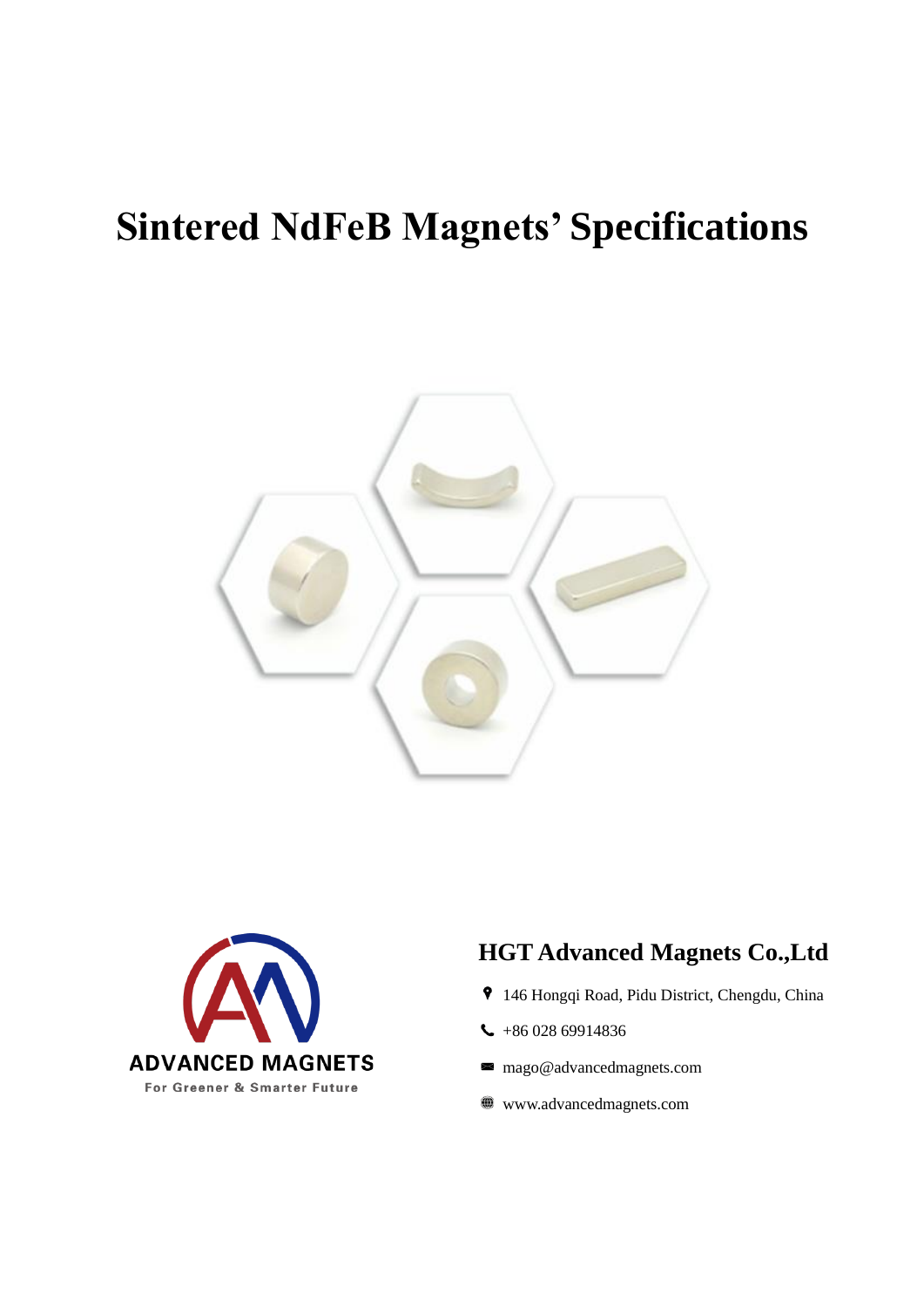

|                    |               | $B_r$         |             | $H_{cb}$    |           | $H_{ci}$    | $(BH)_{max}$ |          | $T_{w}$         |
|--------------------|---------------|---------------|-------------|-------------|-----------|-------------|--------------|----------|-----------------|
| Grade              | kGs           | T             | kOe         | kA/m        | kOe       | kA/m        | <b>MGOe</b>  | $kJ/m^3$ | $\rm ^{\circ}C$ |
| N <sub>52</sub>    | 14.2-14.8     | 1.42-1.48     | $\geq 10.5$ | $\geq$ 836  | $\geq$ 11 | $\geq 876$  | 50-53        | 398-422  |                 |
| N50                | 13.9-14.4     | 1.39-1.44     | $\geq 10.8$ | $\geq 859$  |           |             | 48-51        | 382-406  |                 |
| N48                | 13.6-14.1     | 1.36-1.41     | $\geq 11.6$ | $\geq 923$  |           |             | 46-49        | 366-390  |                 |
| N45                | 13.2-13.7     | 1.32-1.37     | $\geq 11.6$ | $\geq$ 923  |           |             | 43-46        | 342-366  |                 |
| N42                | 12.8-13.3     | 1.28-1.33     | $\geq 11.4$ | $\geq 907$  |           |             | $40 - 43$    | 318-342  |                 |
| N40                | 12.4-12.9     | 1.24-1.29     | $\geq 11.4$ | $\geq 907$  | $\geq$ 12 | $\geq$ 955  | 38-41        | 302-326  | $\leq 80$       |
| N38                | $12.1 - 12.6$ | $1.21 - 1.26$ | $\geq 11.2$ | $\geq 891$  |           |             | 36-39        | 286-310  |                 |
| N35                | 11.7-12.2     | 1.17-1.22     | $\geq 10.8$ | $\geq$ 859  |           |             | 33-36        | 263-286  |                 |
| N33                | 11.3-11.8     | 1.13-1.18     | $\geq 10.5$ | $\geq$ 836  |           |             | $31 - 34$    | 247-271  |                 |
| N30                | 10.8-11.3     | 1.08-1.13     | $\geq 10.0$ | $\geq$ 796  |           |             | 28-31        | 223-247  |                 |
| N50M               | 13.9-14.4     | 1.39-1.44     | $\geq 13.0$ | $\geq 1035$ | $\geq$ 13 | $\geq 1035$ | 48-51        | 382-406  |                 |
| N48M               | 13.6-14.1     | 1.36-1.41     | $\geq 12.8$ | $\geq 1019$ |           |             | 46-49        | 366-390  | $\leq 100$      |
| N45M               | 13.2-13.7     | 1.32-1.37     | $\geq 12.5$ | $\geq$ 995  |           |             | 43-46        | 342-366  |                 |
| N42M               | 12.8-13.3     | 1.28-1.33     | $\geq 12.0$ | $\geq$ 955  |           |             | $40 - 43$    | 318-342  |                 |
| N40M               | 12.4-12.9     | 1.24-1.29     | $\geq 11.6$ | $\geq 923$  | $\geq$ 14 | $\geq$ 1114 | 38-41        | 302-326  |                 |
| N38M               | $12.1 - 12.6$ | $1.21 - 1.26$ | $\geq 11.3$ | >899        |           |             | 36-39        | 286-310  |                 |
| N35M               | 11.7-12.2     | 1.17-1.22     | $\geq 10.9$ | $\geq 867$  |           |             | $33 - 36$    | 263-286  |                 |
| N33M               | 11.3-11.8     | 1.13-1.18     | $\geq 10.5$ | $\geq$ 836  |           |             | $31 - 34$    | 247-271  |                 |
| N30M               | 10.8-11.3     | 1.08-1.13     | $\geq 10.0$ | $\geq$ 796  |           |             | 28-31        | 223-247  |                 |
| N <sub>50</sub> H  | 13.9-14.4     | 1.39-1.44     | $\geq 13.0$ | $\geq 1035$ | $\geq 16$ | $\geq$ 1273 | 48-51        | 382-406  | $\leq 120$      |
| <b>N48H</b>        | 13.6-14.1     | 1.36-1.41     | $\geq 12.8$ | $\geq 1019$ |           |             | 46-49        | 366-390  |                 |
| N <sub>45</sub> H  | 13.2-13.7     | 1.32-1.37     | $\geq 12.5$ | >995        | $\geq$ 17 | $\geq$ 1353 | 43-46        | 342-366  |                 |
| N42H               | 12.8-13.3     | 1.28-1.33     | $\geq 12.0$ | $\geq$ 955  |           |             | $40 - 43$    | 318-342  |                 |
| N <sub>40</sub> H  | 12.4-12.9     | 1.24-1.29     | $\geq 11.6$ | $\geq$ 923  |           |             | 38-41        | 302-326  |                 |
| N38H               | $12.1 - 12.6$ | $1.21 - 1.26$ | $\geq 11.3$ | $\geq 899$  |           |             | 36-39        | 286-310  |                 |
| N35H               | 11.7-12.2     | 1.17-1.22     | $\geq 10.9$ | $\geq 867$  |           |             | $33 - 36$    | 263-286  |                 |
| N33H               | $11.3 - 11.8$ | 1.13-1.18     | $\geq 10.5$ | $\geq$ 836  |           |             | $31 - 34$    | 247-271  |                 |
| N30H               | $10.8 - 11.3$ | 1.08-1.13     | $\geq 10.0$ | $\geq$ 796  |           |             | 28-31        | 223-247  |                 |
| N48SH              | 13.6-14.1     | 1.36-1.41     | $\geq 12.8$ | $\geq 1019$ |           |             | 46-49        | 366-390  |                 |
| N <sub>45</sub> SH | 13.2-13.7     | 1.32-1.37     | $\geq 12.5$ | $\geq$ 995  | $\geq 20$ | $\geq$ 1592 | 43-46        | 342-366  |                 |
| N <sub>42</sub> SH | 12.8-13.3     | 1.28-1.33     | $\geq 12.0$ | $\geq$ 955  |           |             | $40 - 43$    | 318-342  |                 |
| N <sub>40</sub> SH | 12.4-12.9     | 1.24-1.29     | $\geq 11.6$ | $\geq 923$  |           |             | 38-41        | 302-326  | $\leq150$       |
| N38SH              | $12.1 - 12.6$ | $1.21 - 1.26$ | $\geq 11.3$ | $\geq 899$  |           |             | $36-39$      | 286-310  |                 |
| N35SH              | 11.7-12.2     | 1.17-1.22     | $\geq 10.9$ | $\geq 867$  |           |             | $33 - 36$    | 263-286  |                 |
| N33SH              | $11.3 - 11.8$ | 1.13-1.18     | $\geq 10.5$ | $\geq$ 836  |           |             | $31 - 34$    | 247-271  |                 |
| N30SH              | 10.8-11.3     | 1.08-1.13     | $\geq 10.0$ | $\geq$ 796  |           |             | 28-31        | 223-247  |                 |

## **Table** Ⅰ **Sintered NdFeB Magnets' Grades and Their Magnetic Properties**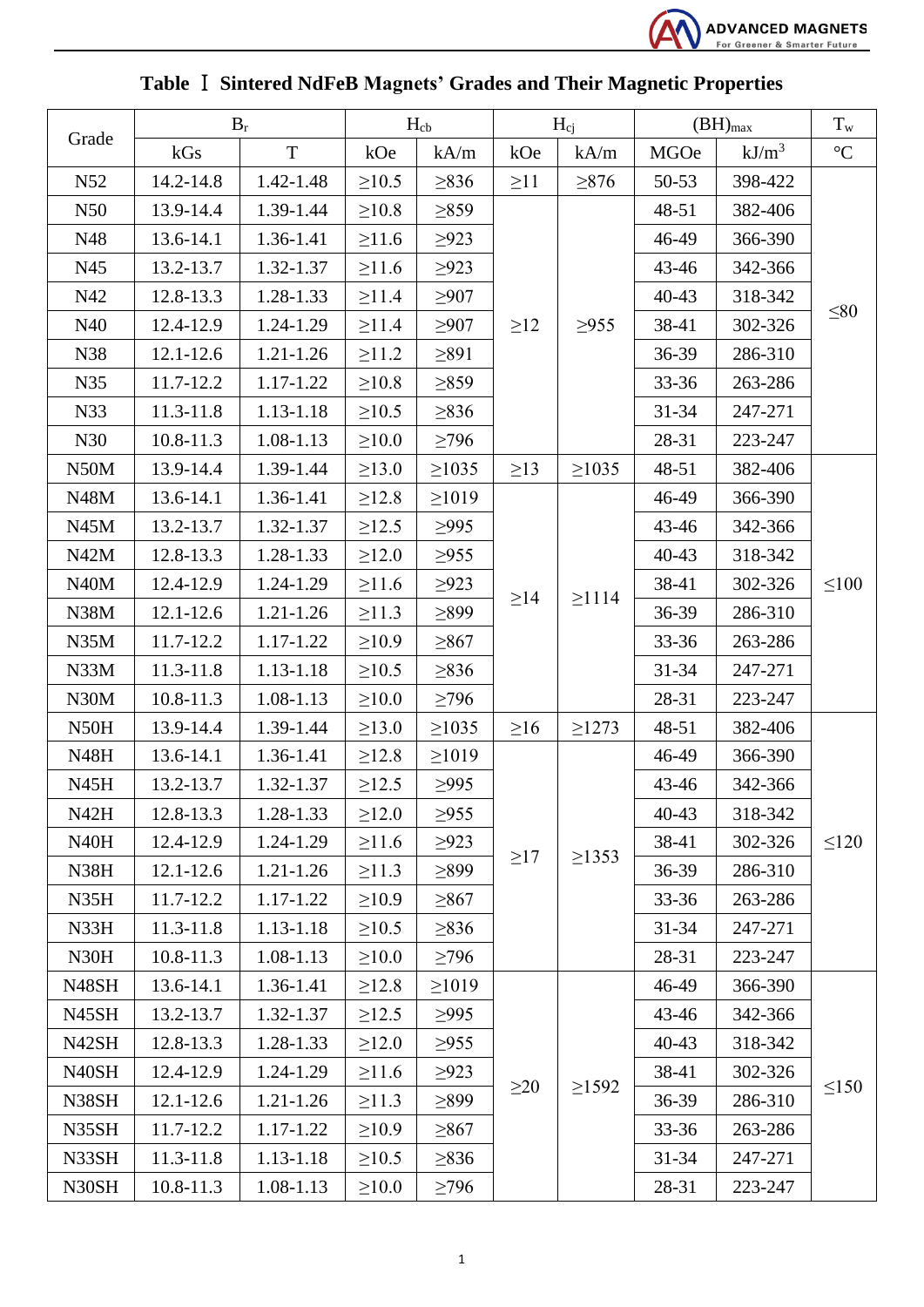www.advancedmagnets.com

|                    | $B_r$         |               | $H_{cb}$    |            | $H_{c}$   |             | $(BH)_{max}$ |           | $T_{w}$     |  |
|--------------------|---------------|---------------|-------------|------------|-----------|-------------|--------------|-----------|-------------|--|
| Grade              | kGs           | T             | kOe         | kA/m       | kOe       | kA/m        | <b>MGOe</b>  | $kJ/m^3$  | $^{\circ}C$ |  |
| N42UH              | 12.8-13.3     | 1.28-1.33     | $\geq 12.2$ | $\geq 971$ |           |             | $40 - 43$    | 318-342   | $\leq$ 180  |  |
| N40UH              | 12.4-12.9     | 1.24-1.29     | $\geq 11.8$ | $\geq$ 939 |           |             | 38-41        | 302-326   |             |  |
| N38UH              | $12.1 - 12.6$ | $1.21 - 1.26$ | $\geq 11.5$ | $\geq$ 915 |           |             | $36-39$      | 286-310   |             |  |
| N35UH              | 11.7-12.2     | 1.17-1.22     | $\geq 11.1$ | $\geq 883$ | $\geq$ 25 | $\geq$ 1990 | $33 - 36$    | 263-286   |             |  |
| N33UH              | 11.3-11.8     | 1.13-1.18     | $\geq 10.7$ | $\geq 851$ |           |             |              | $31 - 34$ | 247-271     |  |
| N30UH              | $10.8 - 11.3$ | 1.08-1.13     | $\geq 10.2$ | $\geq 812$ |           |             | 28-31        | 223-247   |             |  |
| N40EH              | 12.4-12.9     | 1.24-1.29     | $\geq 11.8$ | $\geq$ 939 | $\geq 30$ | $\geq$ 2388 | 38-41        | 302-326   | $\leq 200$  |  |
| N38EH              | $12.1 - 12.6$ | $1.21 - 1.26$ | $\geq 11.5$ | $\geq$ 915 |           |             | 36-39        | 286-310   |             |  |
| N35EH              | 11.7-12.2     | 1.17-1.22     | $\geq 11.1$ | $\geq$ 883 |           |             | $33 - 36$    | 263-286   |             |  |
| N33EH              | 11.3-11.8     | 1.13-1.18     | $\geq 10.7$ | $\geq 851$ |           |             | $31 - 34$    | 247-271   |             |  |
| N30EH              | $10.8 - 11.3$ | 1.08-1.13     | $\geq 10.2$ | $\geq 812$ |           |             | 28-31        | 223-247   |             |  |
| N35AH              | 11.7-12.2     | 1.17-1.22     | $\geq 11.1$ | $\geq$ 883 | $\geq 35$ | $\geq$ 2786 | $33 - 36$    | 263-286   |             |  |
| N33AH              | 11.3-11.8     | 1.13-1.18     | $\geq 10.7$ | $\geq 851$ |           |             | $31 - 34$    | 247-271   | $\leq$ 230  |  |
| N30AH              | $10.8 - 11.3$ | 1.08-1.13     | $\geq 10.2$ | $\geq 812$ |           |             | 28-31        | 223-247   |             |  |
| N <sub>28</sub> AH | 10.4-10.9     | 1.04-1.09     | $\geq 9.8$  | $\geq 780$ |           |             | 26-29        | 207-231   |             |  |

Note:

\* The data in the above table were samples' results tested at the temperature of 20 °C.

\* The temperature coefficients of  $B_r$  and  $H_{ci}$  are  $\alpha(B_r)$ : -0.09~-0.12 %/°C and  $\beta(H_{ci})$ : -0.40~-0.60 %/°C, respectively.

\* The above data are only for reference, magnets can be tailored according to customers' personalized requirements.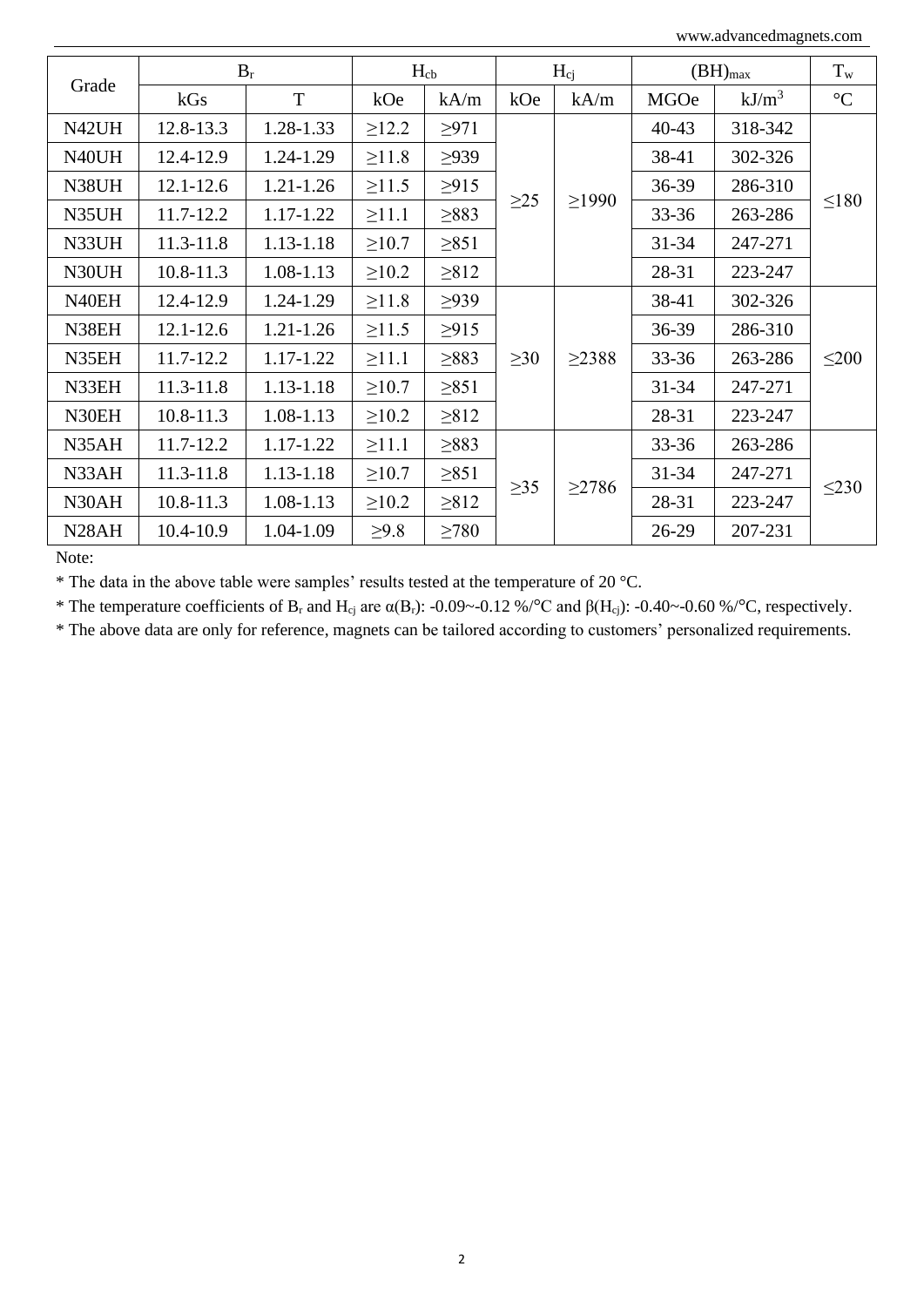

| Shape                 | <b>Graphic Description</b>             | <b>Magnetization Direction</b> | <b>Size Range</b>           |                                                        |
|-----------------------|----------------------------------------|--------------------------------|-----------------------------|--------------------------------------------------------|
|                       | IΤ<br>D                                | AN<br>l S                      | <b>Axially Magnetized</b>   | D: 1-100 mm<br>$T: 0.5-100$ mm                         |
| Disc/Cylinder         |                                        |                                | Diametrically<br>Magnetized | D: 1-100 mm<br>$T: 0.5-100$ mm                         |
|                       | İТ                                     |                                | <b>Axially Magnetized</b>   | OD: 4-100 mm<br>ID: 1-90 mm<br>$T: 1-60$ mm            |
| Ring                  | ID<br>ÓD                               | Diametrically<br>Magnetized    |                             | OD: 4-100 mm<br>ID: 1-90 mm<br>$T: 1-60$ mm            |
|                       |                                        |                                | Radially Magnetized         | OD: 24-200 mm<br>ID: 18-180 mm<br>$T: 5-60$ mm         |
| Block/<br>Rectangular | $\Box$ T<br>W<br>$\overline{\text{L}}$ | 'N<br>l s                      | Thickness Magnetized        | L: 1-160 mm<br>W: 1-100 mm<br>$T: 1-100$ mm            |
| Arc/Segment           | OR<br>Η<br>W                           | AN/S                           | Diametrically<br>Magnetized | OD-ID≥1 mm<br>L: 1-160 mm<br>W: 3-100 mm<br>H: 1-80 mm |

**Table**Ⅱ **Sintered NdFeB Magnets' Shapes, Magnetization Direction and Size Range**

Note:

\* Other shapes of sintered NdFeB magnets can also be tailored according to customers' specific requirements.